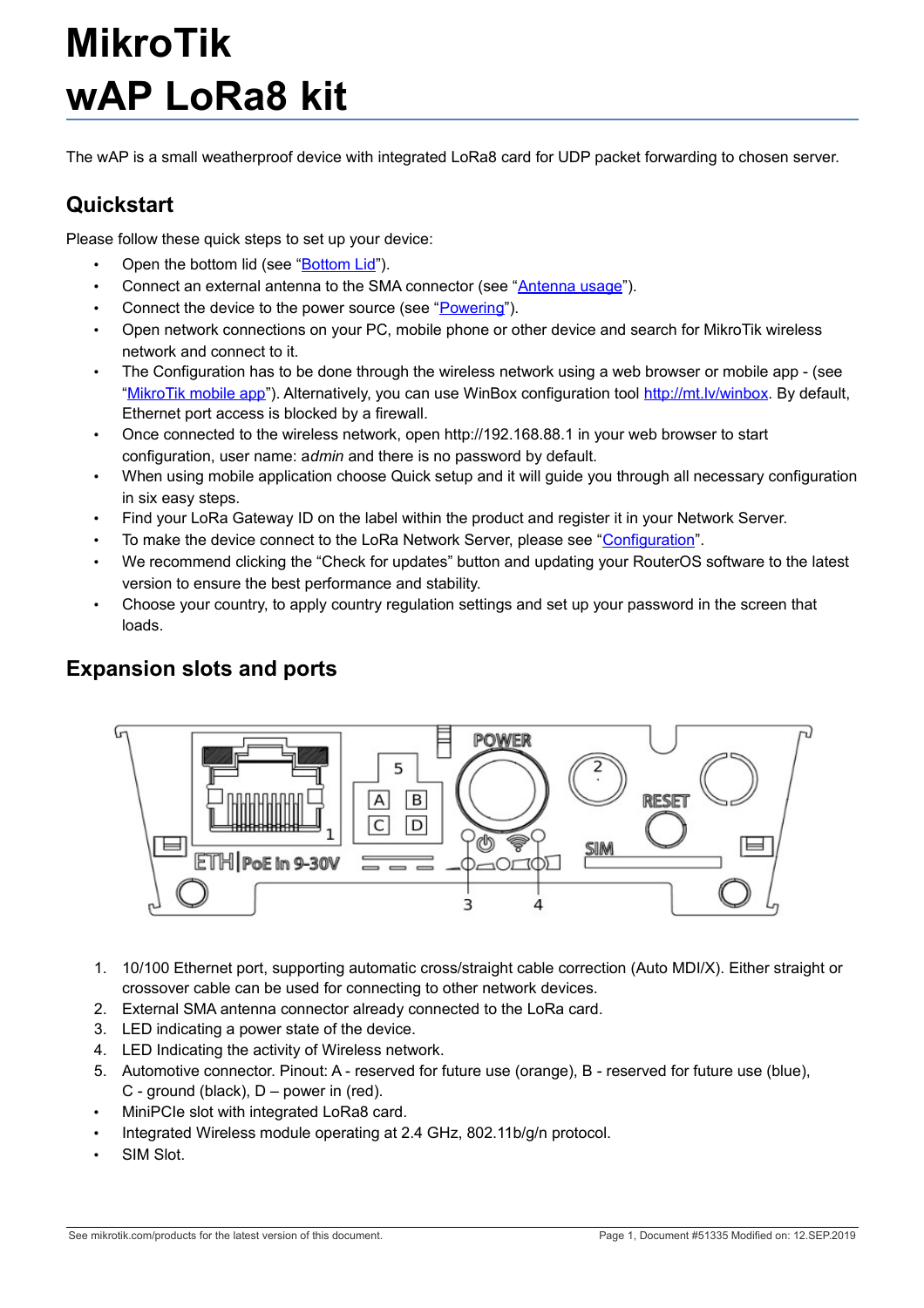# <span id="page-1-0"></span>**Powering**

The device accepts power in the following ways:

- Ethernet port accepts passive PoE 9-30 V DC  $=$ .
- Direct-input power jack (5.5 mm outside and 2 mm inside, female, pin positive plug) accepts 9-30 V DC $-$ .
- Automotive connector 9-30 V DC=.

The power consumption under maximum load can reach 7 W.

Connecting to a PoE Adapter:

- 1. Connect the Ethernet cable from the device to the PoE+DATA port of the PoE adapter.
- 2. Connect an Ethernet cable from your local network (LAN) to the PoE adapter.
- 3. Connect the power cord to the adapter, and then plug the power cord into a power outlet.

#### <span id="page-1-1"></span>**Mounting**

The device can be mounted in several ways: pole, wall, ceiling or it can be placed in specially designed Mikrotik holder which comes with the package. The package also includes a drill hole template with detailed mounting instructions, to help you with the Ethernet cable installation and attachment to a ceiling or a wall. Steel bracket to put on the other side of a dropdown ceiling tile and two screws and wall anchors. Zip ties or steel clamps for mounting on the pole.

The IP rating scale for this device is IP54. When mounting outdoors, please ensure that any cable openings are directed downwards. We recommend using POE injector and proper grounding with Cat6 shielded cable. When using and installing this device please pay attention to Maximum Permissible Exposure (MPE) safety distance with a minimum of 20 cm between the radiator and your body.

#### **Mounting on the mast or pole:**

*\* It's recommended to use electrical tape to increase friction between materials.*

- 1. Mount plastic tie straps to steel bracket guiding them through holes.
- 2. Mount bracket to the device.
- 3. Secure them with a screw.
- 4. Mount and align the device on the pole or mast.
- 5. Guide Ethernet cable through the opening and connect to the Ethernet port.
- 6. Close bottom latch and secure with a screw.

It's recommended to secure Ethernet cable to the pole using zip ties. With the distance from the device approximately 30 cm.

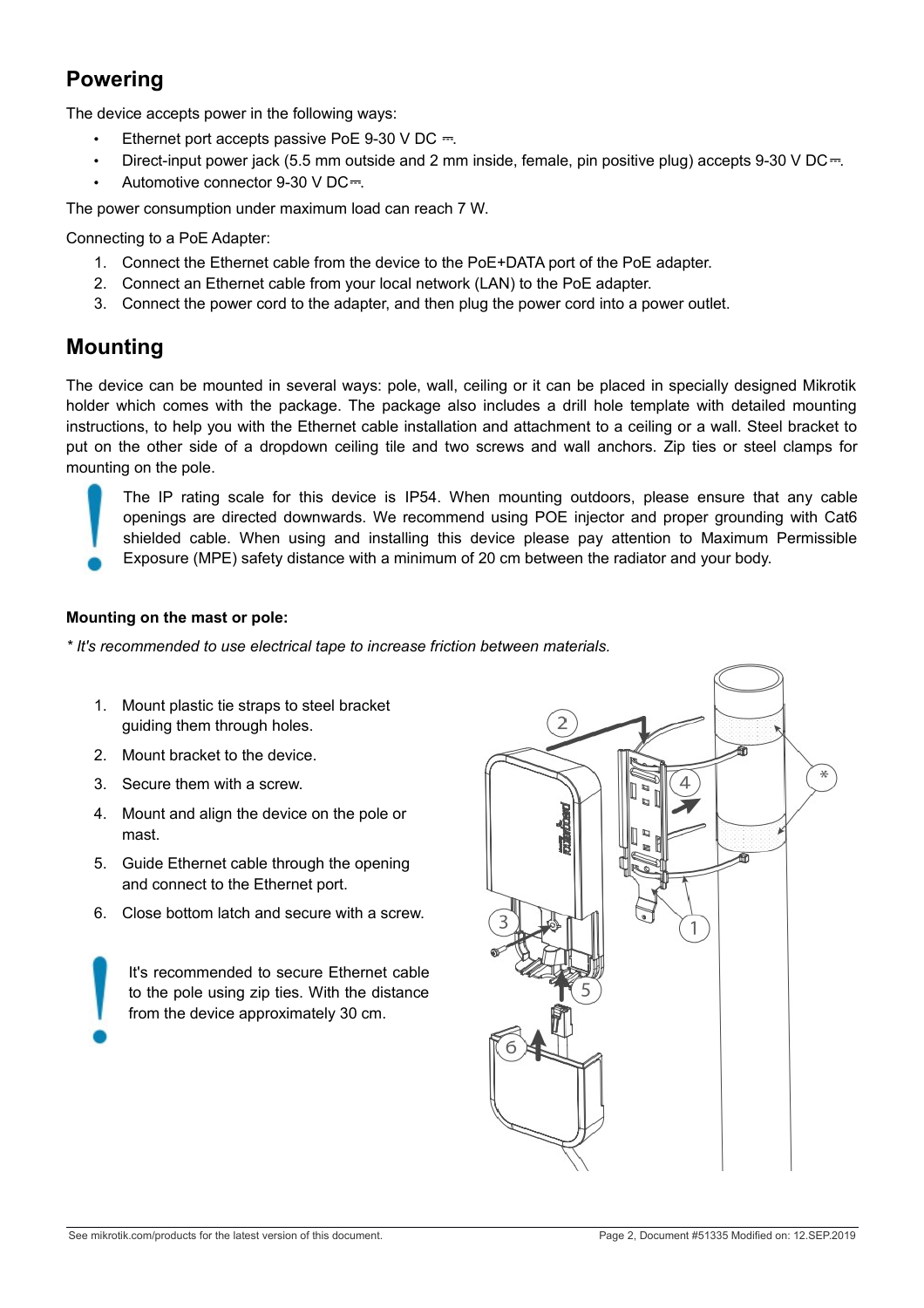#### **Mounting unit on the wall:**

- 1. Use included a template to mark spots for drilling holes. And if needed for Ethernet cable. Align accordingly, it will depend on how the device will be mounted finally.
- 2. Insert dowels if needed, depends on wall structure and material.
- 3. Place included steel bracket on the wall.
- 4. Use screws to secure it in the place.
- 5. Extend your Ethernet cable through the opening and connect to Ethernet port.
- 6. Mount the device on the steel bracket
- 7. Secure it in place with the screw.
- 8. Close bottom latch.

Avoid mounting the device on the low ground spot, as you won't be able to attach and close bottom latch.



#### **Mounting on the ceiling:**

A Special bracket is included in the package to mount on the drop ceiling. As it consists of two parts, to be attached on both sides of the ceiling tile.

- 1. Use the template to mark spots for holes.
- 2. Place both of mounting brackets on the spot.
- 3. Secure them together using screws.

Continue assembling in the same manner if mounting on the wall.

- 4. Extend your Ethernet cable through the opening and connect to Ethernet port.
- 5. Mount the device on the steel bracket.
- 6. Secure it in place with the screw.
- 7. Close bottom latch.

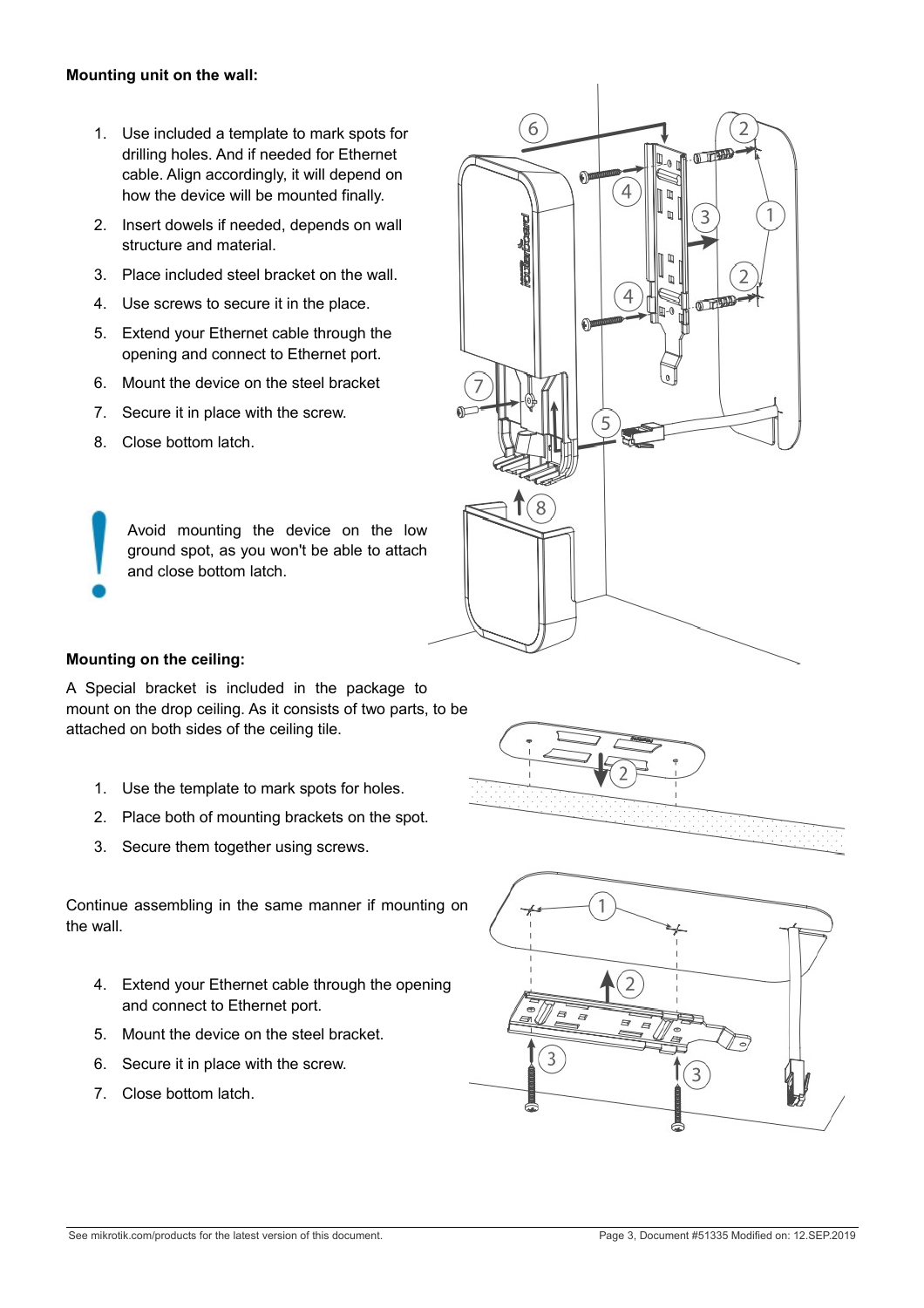# <span id="page-3-0"></span>**Bottom Lid**

1. Bottom lid is secured in place with the captive screw.



2. Use Torx T20 screwdriver to unscrew it, but do not remove the screw completely.



3. Pull the cover to the opposite direction from the device to remove it.



4. Reassemble in back order.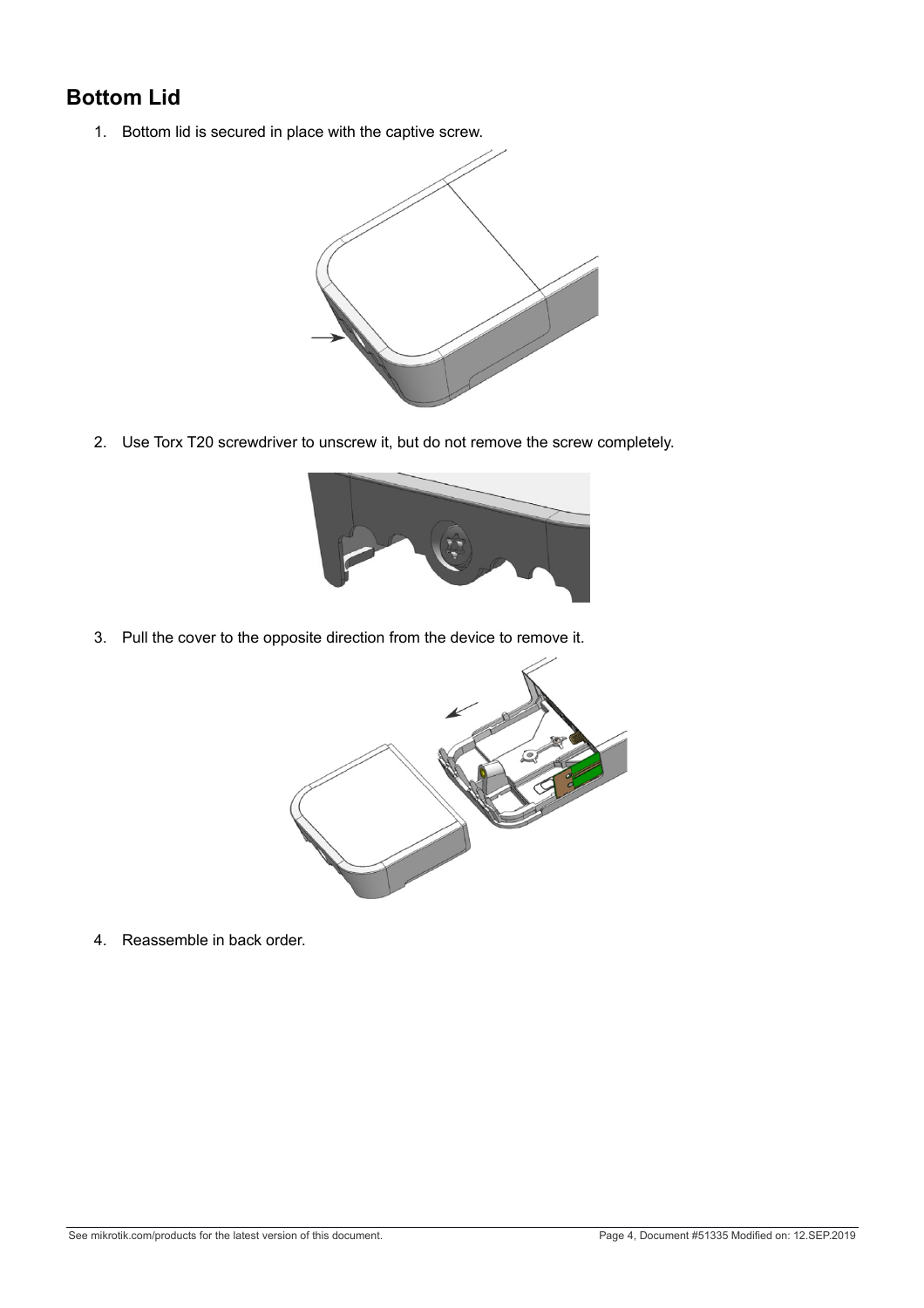# <span id="page-4-0"></span>**Configuration**

To set the configuration for LoRa please connect to the device and log in with your web browser or use a mobile application. Two easy steps to follow:

First step:

- 1. Once logged in, Quick Set will be selected, please switch to WebFig on the right side of the screen. If the configuration is done through mobile application then click on the gear symbol on the right side of the screen to open up an advanced menu.
- 2. On the left side menu please find and select section "Lora".
- 3. On the newly opened window select Servers tab.
- 1. Click + to add new server configuration.
- 2. A New window will appear and you will have to enter:

Name: (Server name) Address: (Server address) Up port: (Usually it's 1700) Down port: (Usually it's 1700)

3. Click OK to save.

Second step:

- 4. Select the Device tab on the previous window.
- 5. Double-click or tap on the line to configure.
- 6. Choose previously entered network on the drop-down menu.
- 7. Click on the button Enable to enable the gateway.
- 8. Click OK to save.
- 9. The configuration is done.

We recommend clicking the "Check for updates" button in the QuickSet menu, as updating your RouterOS software to the latest version ensures the best performance and stability. For wireless models, please make sure you have selected the country where the device will be used, to conform with local regulations.

RouterOS includes many configuration options in addition to what is described in this document. We suggest starting here to get yourself accustomed to the possibilities: [http://mt.lv/help.](http://mt.lv/help) In case IP connection is not available, the Winbox tool [\(http://mt.lv/winbox\)](http://mt.lv/winbox) can be used to connect to the MAC address of the device from the LAN side (all access is blocked from the Internet port by default).

For recovery purposes, it is possible to boot the device for reinstallation, see section [Buttons and Jumpers.](#page-4-2)

#### <span id="page-4-1"></span>**MikroTik mobile app**

Use the MikroTik smartphone app to configure your router in the field, or to apply the most basic initial settings for your MikroTik home access point.

- 1. Scan QR code and choose your preferred OS.
- 2. Install and open application.
- 3. By default, IP address and user name will be already entered.
- 4. Click Connect to establish a connection to your device through a wireless network.
- 5. Choose Quick setup and application will guide you through all basic configuration settings in a couple of easy steps.
- 6. Advanced menu is available to fully configure all necessary settings.

<span id="page-4-2"></span>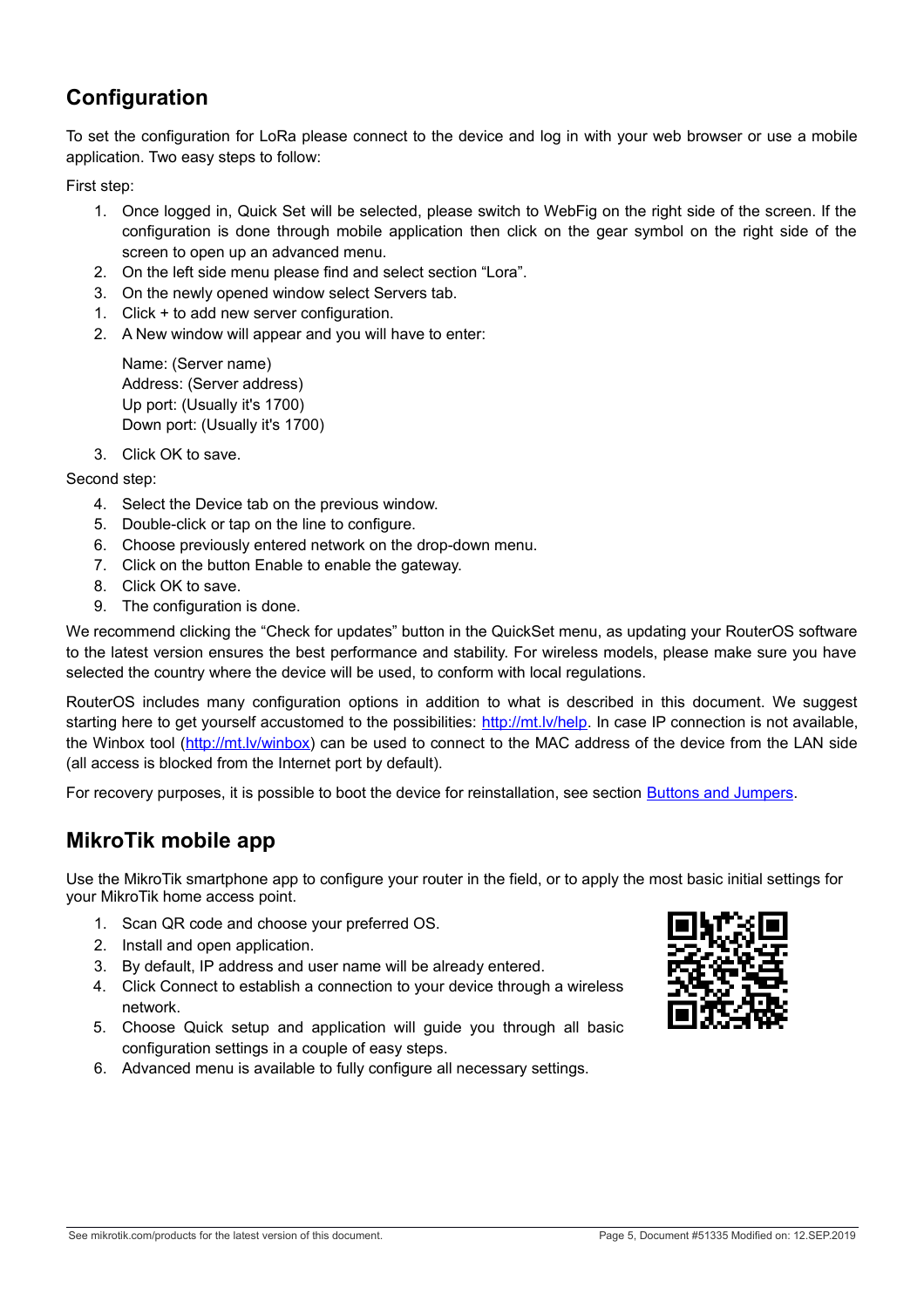#### <span id="page-5-0"></span>**Antenna usage**

We recommend to use an external antenna, the "LoRa Antenna kit" - can be obtained separately. Antenna kit has pole mount and cable ready to use with LoRa cards. [https://mikrotik.com/product/lora\\_antenna\\_kit](https://mikrotik.com/product/lora_antenna_kit)

SMA connector located under the bottom door is already connected to the LoRa card and ready to be used. Please see [Mounting](#page-1-1) section on how to remove the door.

Please connect and disconnect the antenna, when the device is turned off!

**Internal antenna** 2,5dBi can be used for setups where the distance to the gateway are closer than 1km. By default, the antenna is not connected to the card! To use an internal antenna:

- Open bottom door (see ["Mounting"](#page-1-1)).
- Use PH2 screwdriver to remove the screw.



• Disassemble upper case from the bottom by sliding them to opposite sides.



• Locate internal antenna cable and replace with SMA cable connector on the LoRa card.



Reassembly.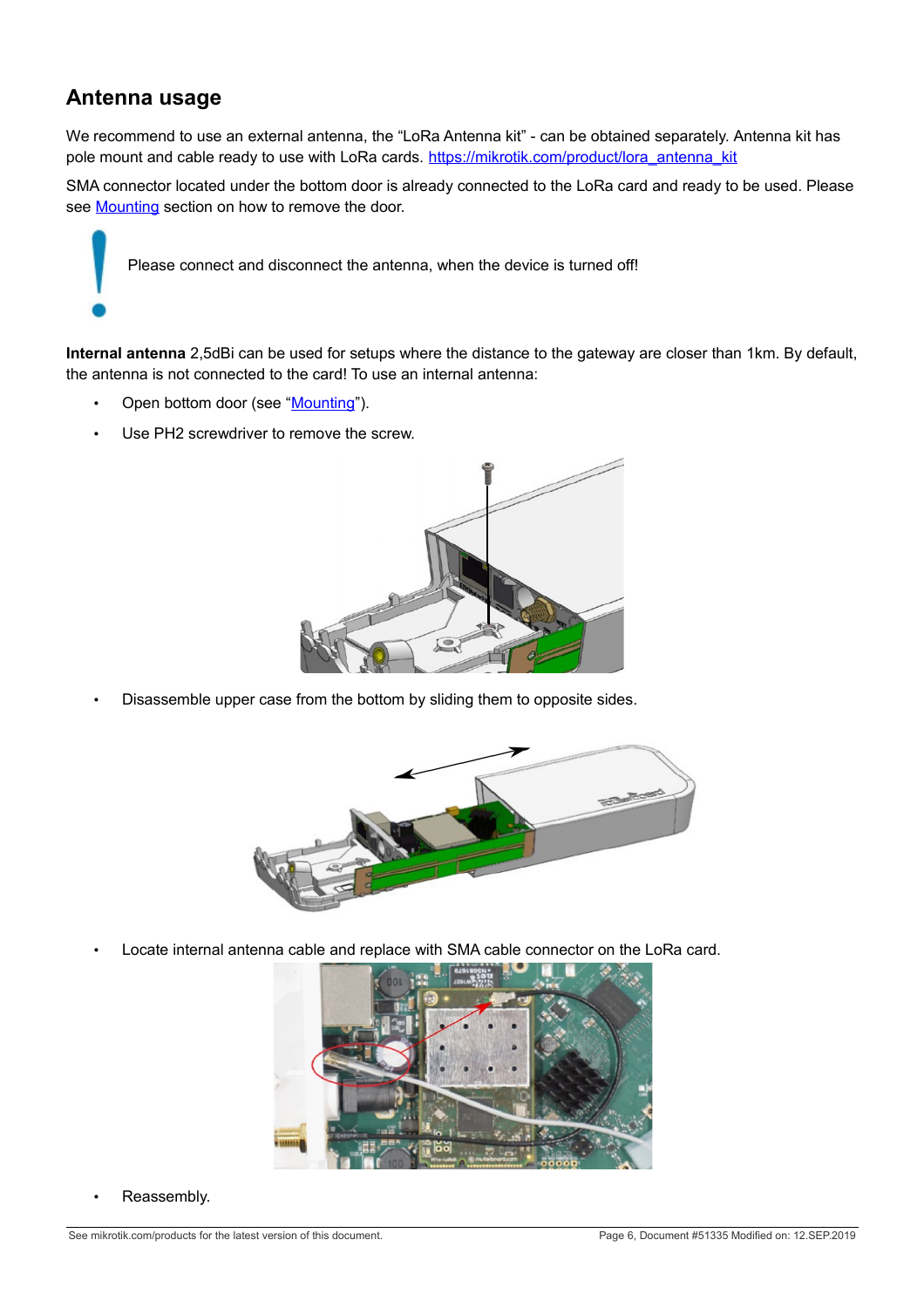### **Buttons and jumpers**

The reset button has three functions:

- Hold this button during boot time until LED light starts flashing, release the button to reset RouterOS configuration (total 5 seconds).
- Keep holding for 5 more seconds, LED turns solid, release now to turn on CAP mode. The device will now look for a CAPsMAN server (total 10 seconds).
- Or Keep holding the button for 5 more seconds until LED turns off, then release it to make the RouterBOARD look for Netinstall servers (total 15 seconds).

Regardless of the above option used, the system will load the backup RouterBOOT loader if the button is pressed before power is applied to the device. Useful for RouterBOOT debugging and recovery.

### **Accessories**

Package includes the following accessories that come with the device:

- EU/US Switching Power Supply 24 V  $=$ , 0.8 A, 19.2 W, 85.3 %, VI, cable:150 cm Hor CMC.
- WAP desk bracket.
- WAP outdoor case bracket AL, white.
- POE Injector cable.
- Cable (H4130-04PDB000R 3 mm 2x2P Housing) to (StripJacket 5 cm+WireEnd Strip/Tin 1 cm) 24 AWG.
- Hose Clamp, 35-70 mm, W4.
- K-52 fastening set.
- WAP-drill-template, paper brochure.

#### **Specifications**

For more information about this product, specification and pictures please visit our web page: https://mikrotik.com/product/wap\_lora8\_kit

### **Operating system support**

The device supports RouterOS software version 6.44.5. The specific factory-installed version number is indicated in the RouterOS menu /system resource. Other operating systems have not been tested.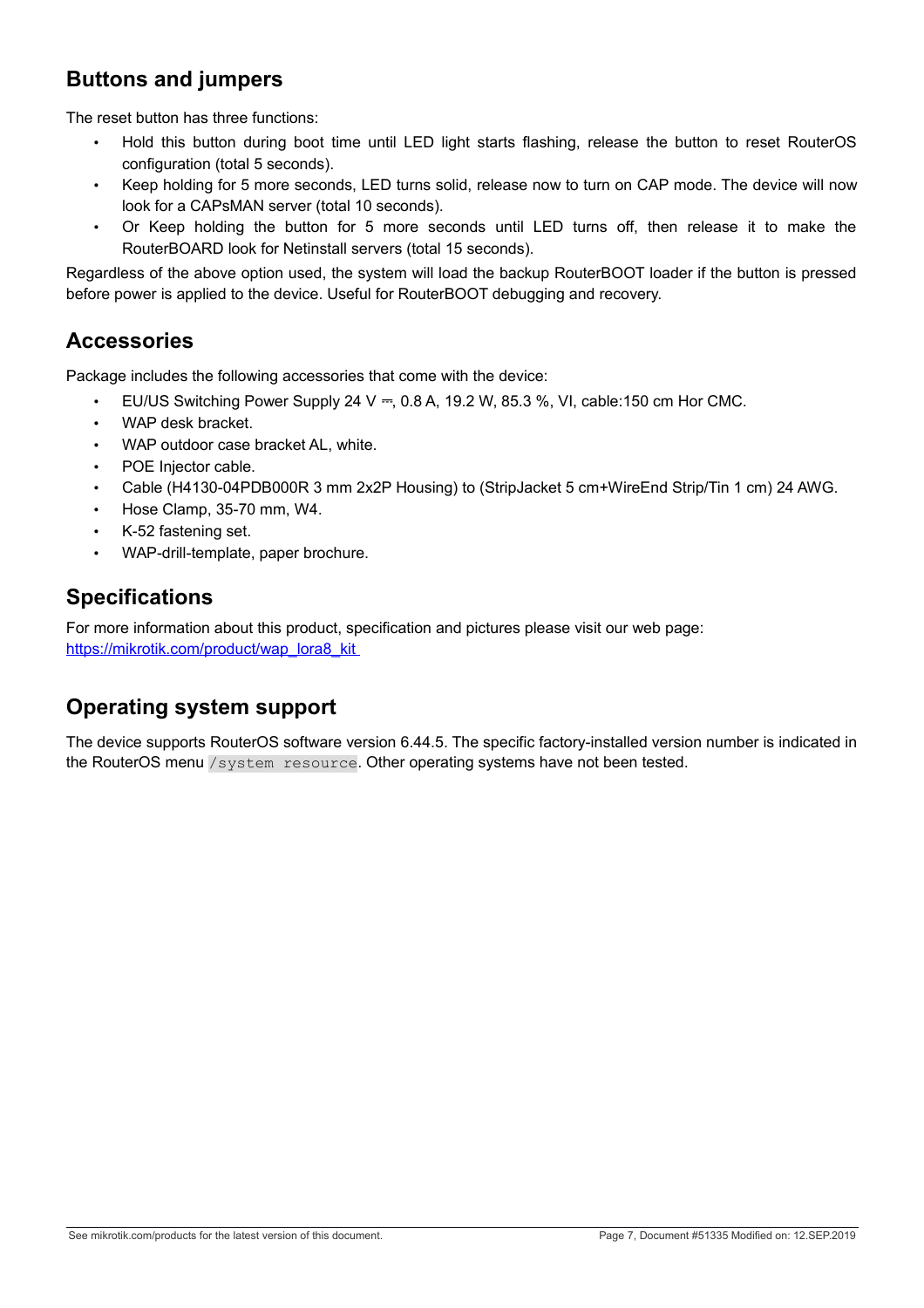#### **CE Declaration of Conformity**

Manufacturer: Mikrotikls SIA, Brivibas gatve 214i Riga, Latvia, LV1039.

|                                                                                                                                                                                                                      | $m$ ananao $m$ . Iviini olinis Oli I, Drivibas yatvo $L$ i $\pi$ i Tiiga, Latvia, Lv Toos.                                                                                                                                                       |  |
|----------------------------------------------------------------------------------------------------------------------------------------------------------------------------------------------------------------------|--------------------------------------------------------------------------------------------------------------------------------------------------------------------------------------------------------------------------------------------------|--|
|                                                                                                                                                                                                                      | ВСС настоящото Mikrotīkls SIA декларира, че този тип радиосъоръжение RouterBOARD е в съответствие с Директива 2014/53/EC.                                                                                                                        |  |
|                                                                                                                                                                                                                      | Цялостният текст на ЕС декларацията за съответствие може да се намери на следния интернет адрес: https://mikrotik.com/products                                                                                                                   |  |
|                                                                                                                                                                                                                      | CS Tímto Mikrotīkls SIA prohlašuje, že typ rádiového zařízení RouterBOARD je v souladu se směrnicí 2014/53/EU. Úplné znění EU prohlášení o                                                                                                       |  |
| shodě je k dispozici na této internetové adrese: https://mikrotik.com/products                                                                                                                                       |                                                                                                                                                                                                                                                  |  |
|                                                                                                                                                                                                                      | DA Hermed erklærer Mikrotīkls SIA, at radioudstyrstypen RouterBOARD er i overensstemmelse med direktiv 2014/53/EU. EU-                                                                                                                           |  |
|                                                                                                                                                                                                                      | overensstemmelseserklæringens fulde tekst kan findes på følgende internetadresse: https://mikrotik.com/products                                                                                                                                  |  |
|                                                                                                                                                                                                                      | DE Hiermit erklärt Mikrotīkls SIA, dass der Funkanlagentyp RouterBOARD der Richtlinie 2014/53/EU entspricht. Der vollständige Text der EU-                                                                                                       |  |
|                                                                                                                                                                                                                      | Konformitätserklärung ist unter der folgenden Internetadresse verfügbar: https://mikrotik.com/products                                                                                                                                           |  |
|                                                                                                                                                                                                                      | ΕL Με την παρούσα ο/η Mikrotīkls SIA , δηλώνει ότι ο ραδιοεξοπλισμός RouterBOARD πληροί την οδηγία 2014/53/ΕΕ. Το πλήρες κείμενο της<br> δήλωσης συμμόρφωσης ΕΕ διατίθεται στην ακόλουθη ιστοσελίδα στο διαδίκτυο: https://mikrotik.com/products |  |
|                                                                                                                                                                                                                      | EN Hereby, Mikrotīkls SIA declares that the radio equipment type RouterBOARD is in compliance with Directive 2014/53/EU. The full text of the                                                                                                    |  |
|                                                                                                                                                                                                                      | EU declaration of conformity is available at the following internet address: https://mikrotik.com/products                                                                                                                                       |  |
|                                                                                                                                                                                                                      | ES Por la presente, Mikrotīkls SIA declara que el tipo de equipo radioeléctrico RouterBOARD es conforme con la Directiva 2014/53/UE. El texto                                                                                                    |  |
|                                                                                                                                                                                                                      | completo de la declaración UE de conformidad está disponible en la dirección Internet siguiente: https://mikrotik.com/products                                                                                                                   |  |
|                                                                                                                                                                                                                      | ET Käesolevaga deklareerib Mikrotīkls SIA, et käesolev raadioseadme tüüp RouterBOARD vastab direktiivi 2014/53/EL nõuetele. ELi                                                                                                                  |  |
|                                                                                                                                                                                                                      | vastavusdeklaratsiooni täielik tekst on kättesaadav järgmisel internetiaadressil: https://mikrotik.com/products                                                                                                                                  |  |
|                                                                                                                                                                                                                      | Mikrotīkls SIA vakuuttaa, että radiolaitetyyppi RouterBOARD on direktiivin 2014/53/EU mukainen. EU-vaatimustenmukaisuusvakuutuksen                                                                                                               |  |
|                                                                                                                                                                                                                      | täysimittainen teksti on saatavilla seuraavassa internetosoitteessa: https://mikrotik.com/products                                                                                                                                               |  |
|                                                                                                                                                                                                                      | FR Le soussigné, Mikrotīkls SIA, déclare que l'équipement radioélectrique du type RouterBOARD est conforme à la directive 2014/53/UE. Le                                                                                                         |  |
|                                                                                                                                                                                                                      | texte complet de la déclaration UE de conformité est disponible à l'adresse internet suivante: https://mikrotik.com/products                                                                                                                     |  |
|                                                                                                                                                                                                                      | HR Mikrotīkls SIA ovime izjavljuje da je radijska oprema tipa RouterBOARD u skladu s Direktivom 2014/53/EU. Cjeloviti tekst EU izjave o                                                                                                          |  |
|                                                                                                                                                                                                                      | sukladnosti dostupan je na sljedećoj internetskoj adresi: https://mikrotik.com/products                                                                                                                                                          |  |
|                                                                                                                                                                                                                      | HU Mikrotīkls SIA igazolja, hogy a RouterBOARD típusú rádióberendezés megfelel a 2014/53/EU irányelvnek. Az EU-megfelelőségi nyilatkozat                                                                                                         |  |
|                                                                                                                                                                                                                      | teljes szövege elérhető a következő internetes címen: https://mikrotik.com/products                                                                                                                                                              |  |
| lΤ                                                                                                                                                                                                                   | Il fabbricante, Mikrotīkls SIA, dichiara che il tipo di apparecchiatura radio RouterBOARD è conforme alla direttiva 2014/53/UE. Il testo                                                                                                         |  |
|                                                                                                                                                                                                                      | completo della dichiarazione di conformità UE è disponibile al seguente indirizzo Internet: https://mikrotik.com/products                                                                                                                        |  |
| IS<br>Hér með lýsir Mikrotīkls SIA því yfir að RouterBOARD er í samræmi við grunnkröfur og aðrar kröfur, sem gerðar eru í tilskipun 2014/53/EU.                                                                      |                                                                                                                                                                                                                                                  |  |
| Fullur texti ESB samræmisyfirlýsingar er að finna á eftirfarandi veffangi: https://mikrotik.com/products                                                                                                             |                                                                                                                                                                                                                                                  |  |
| LT Aš, Mikrotīkls SIA, patvirtinu, kad radijo įrenginių tipas RouterBOARD atitinka Direktyvą 2014/53/ES. Visas ES atitikties deklaracijos tekstas<br>prieinamas šiuo interneto adresu: https://mikrotik.com/products |                                                                                                                                                                                                                                                  |  |
| Ar šo Mikrotīkls SIA deklarē, ka radioiekārta RouterBOARD atbilst Direktīvai 2014/53/ES. Pilns ES atbilstības deklarācijas teksts ir pieejams                                                                        |                                                                                                                                                                                                                                                  |  |
| šādā interneta vietnē: https://mikrotik.com/products                                                                                                                                                                 |                                                                                                                                                                                                                                                  |  |
|                                                                                                                                                                                                                      | MT B'dan, Mikrotīkls SIA, niddikjara li dan it-tip ta' tagħmir tar-radju RouterBOARD huwa konformi mad-Direttiva 2014/53/UE. It-test kollu tad-                                                                                                  |  |
|                                                                                                                                                                                                                      | dikjarazzjoni ta' konformità tal-UE huwa disponibbli f'dan l-indirizz tal-Internet li ġej: https://mikrotik.com/products                                                                                                                         |  |
|                                                                                                                                                                                                                      | NL Hierbij verklaar ik, Mikrotīkls SIA , dat het type radioapparatuur RouterBOARD conform is met Richtlijn 2014/53/EU. De volledige tekst van                                                                                                    |  |
|                                                                                                                                                                                                                      | de EU-conformiteitsverklaring kan worden geraadpleegd op het volgende internetadres: https://mikrotik.com/products                                                                                                                               |  |
|                                                                                                                                                                                                                      | NOMikrotīkls SIA erklærer herved at utstyret RouterBOARD er i samsvar med de grunnleggende krav og øvrige relevante krav i direktiv                                                                                                              |  |
|                                                                                                                                                                                                                      | 2014/53/EU. Den fulle teksten til EU-samsvarserklæringen er tilgjengelig på følgende internettadresse: https://mikrotik.com/products                                                                                                             |  |
|                                                                                                                                                                                                                      | PL Mikrotīkls SIA niniejszym oświadcza, że typ urządzenia radiowego RouterBOARD jest zgodny z dyrektywą 2014/53/UE. Pełny tekst                                                                                                                  |  |
|                                                                                                                                                                                                                      | deklaracji zgodności UE jest dostępny pod następującym adresem internetowym: https://mikrotik.com/products                                                                                                                                       |  |
|                                                                                                                                                                                                                      | PT O(a) abaixo assinado(a) Mikrotīkls SIA declara que o presente tipo de equipamento de rádio RouterBOARD está em conformidade com a                                                                                                             |  |
|                                                                                                                                                                                                                      | Diretiva 2014/53/UE. O texto integral da declaração de conformidade está disponível no seguinte endereço de Internet:                                                                                                                            |  |
|                                                                                                                                                                                                                      | https://mikrotik.com/products                                                                                                                                                                                                                    |  |
|                                                                                                                                                                                                                      | ROPrin prezenta, Mikrotīkls SIA declară că tipul de echipamente radio RouterBOARD este în conformitate cu Directiva 2014/53/UE. Textul                                                                                                           |  |
|                                                                                                                                                                                                                      | integral al declarației UE de conformitate este disponibil la următoarea adresă internet: https://mikrotik.com/products                                                                                                                          |  |
|                                                                                                                                                                                                                      | SK Mikrotīkls SIA týmto vyhlasuje, že rádiové zariadenie typu RouterBOARD je v súlade so smernicou 2014/53/EÚ. Úplné EÚ vyhlásenie o                                                                                                             |  |
|                                                                                                                                                                                                                      | zhode je k dispozícii na tejto internetovej adrese: https://mikrotik.com/products                                                                                                                                                                |  |
|                                                                                                                                                                                                                      | SL Mikrotīkls SIA potrjuje, da je tip radijske opreme RouterBOARD skladen z Direktivo 2014/53/EU. Celotno besedilo izjave EU o skladnosti je                                                                                                     |  |
|                                                                                                                                                                                                                      | na voljo na naslednjem spletnem naslovu: https://mikrotik.com/products                                                                                                                                                                           |  |
|                                                                                                                                                                                                                      | SV Härmed försäkrar Mikrotīkls SIA att denna typ av radioutrustning RouterBOARD överensstämmer med direktiv 2014/53/EU. Den fullständiga                                                                                                         |  |
|                                                                                                                                                                                                                      | texten till EU-försäkran om överensstämmelse finns på följande webbadress: https://mikrotik.com/products                                                                                                                                         |  |

#### **MPE statement**

This equipment complies with EU radiation exposure limits set forth for an uncontrolled environment. This equipment should be installed and operated with minimum distance of 20 cm between the radiator and your body, unless specifically stated otherwise in page 1 of this document. In RouterOS you must specify your country, to make sure local wireless regulations are observed.

#### **Frequency bands terms of use**

| <b>Frequency range</b>                | (EIRP<br>Jutput Power ("<br>Maximum |  |  |
|---------------------------------------|-------------------------------------|--|--|
| <b>MIF</b><br>2412-2472 MHz<br>(EIRP) | 18.23<br>dBm                        |  |  |
| 3-870 MHz<br>863<br>LoRa              | -60                                 |  |  |
|                                       |                                     |  |  |

*\* It is the customer's responsibility to follow local country regulations, including operation within legal frequency channels, output power, cabling requirements, and Dynamic Frequency Selection (DFS) requirements. All Mikrotik radio devices must be professionally installed!*

#### **Warning: Operation of this equipment in residential environment could cause radio interference**,**the EUT is intend to use in industrial, commercial environment.**

*Note. Information contained here is subject to change. Please visit the product page on www.mikrotik.com for the most up to date version of this document.*